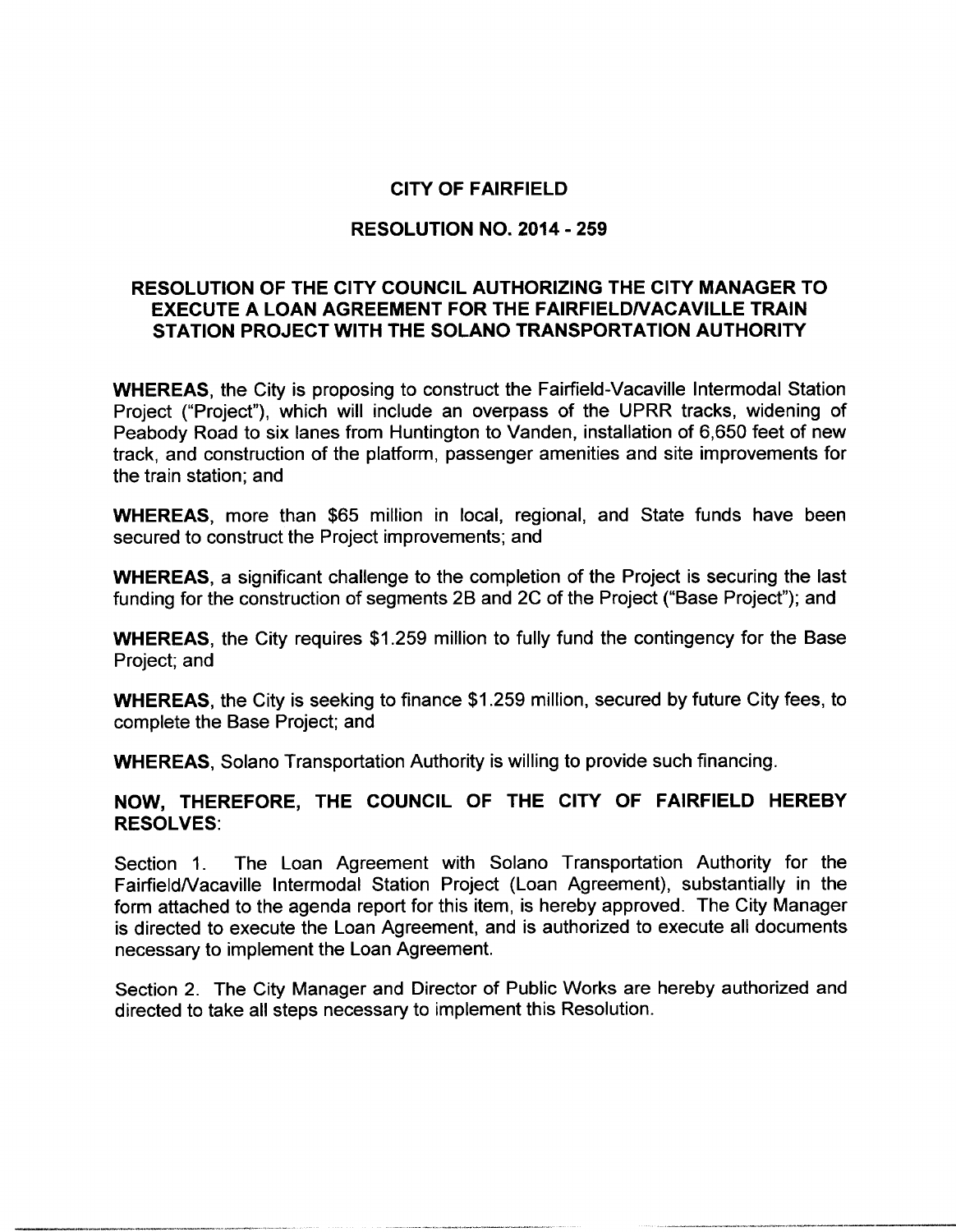Res No. 2014 - 259 Page 2

PASSED AND ADOPTED this 18<sup>th</sup> day of November 2014, by the following vote:

AYES: COUNCILMEMBERS: Price/Vaccaro/Bertani/Moy/Mraz NONE NOES: COUNCILMEMBERS:

ABSENT: COUNCILMEMBERS:  $MraZ$ 

ABSTAIN: COUNCILMEMBERS:

NONE

 $\sqrt{2}u$ MAYOR

TTES<br>F ATTEST Res

**CITY CLERK** Pw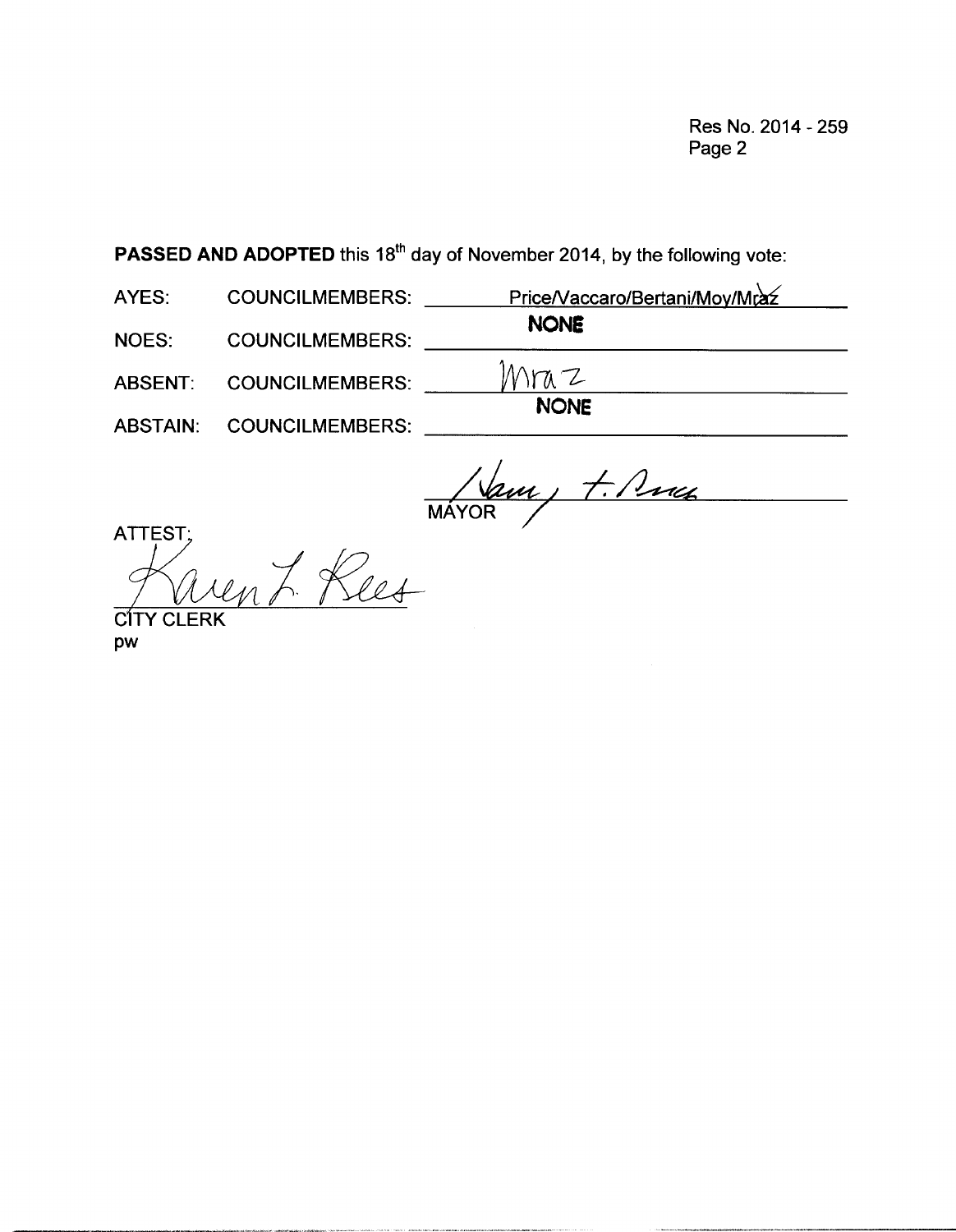## CITY OF FAIRFIELD

### RESOLUTION NO. 2014 - 259

# RESOLUTION OF THE CITY COUNCIL AUTHORIZING THE CITY MANAGER TO EXECUTE A LOAN AGREEMENT FOR THE FAIRFIELDNACAVILLE TRAIN STATION PROJECT WITH THE SOLANO TRANSPORTATION AUTHORITY

WHEREAS, the City is proposing to construct the Fairfield-Vacaville Intermodal Station Project ("Project"), which will include an overpass of the UPRR tracks, widening of Peabody Road to six lanes from Huntington to Vanden, installation of 6,650 feet of new track, and construction of the platform, passenger amenities and site improvements for the train station; and

WHEREAS, more than \$65 million in local, regional, and State funds have been secured to construct the Project improvements; and

WHEREAS, <sup>a</sup> significant challenge to the completion of the Project is securing the last funding for the construction of segments 2B and 2C of the Project ("Base Project"); and

WHEREAS, the City requires \$1.259 million to fully fund the contingency for the Base Project; and

WHEREAS, the City is seeking to finance \$1.259 million, secured by future City fees, to complete the Base Project; and

WHEREAS, Solano Transportation Authority is willing to provide such financing.

## NOW, THEREFORE, THE COUNCIL OF THE CITY OF FAIRFIELD HEREBY RESOLVES:

Section 1. The Loan Agreement with Solano Transportation Authority for the FairfieldNacaville Intermodal Station Project (Loan Agreement), substantially in the form attached to the agenda report for this item, is hereby approved. The City Manager is directed to execute the Loan Agreement, and is authorized to execute all documents necessary to implement the Loan Agreement.

Section 2. The City Manager and Director of Public Works are hereby authorized and directed to take all steps necessary to implement this Resolution.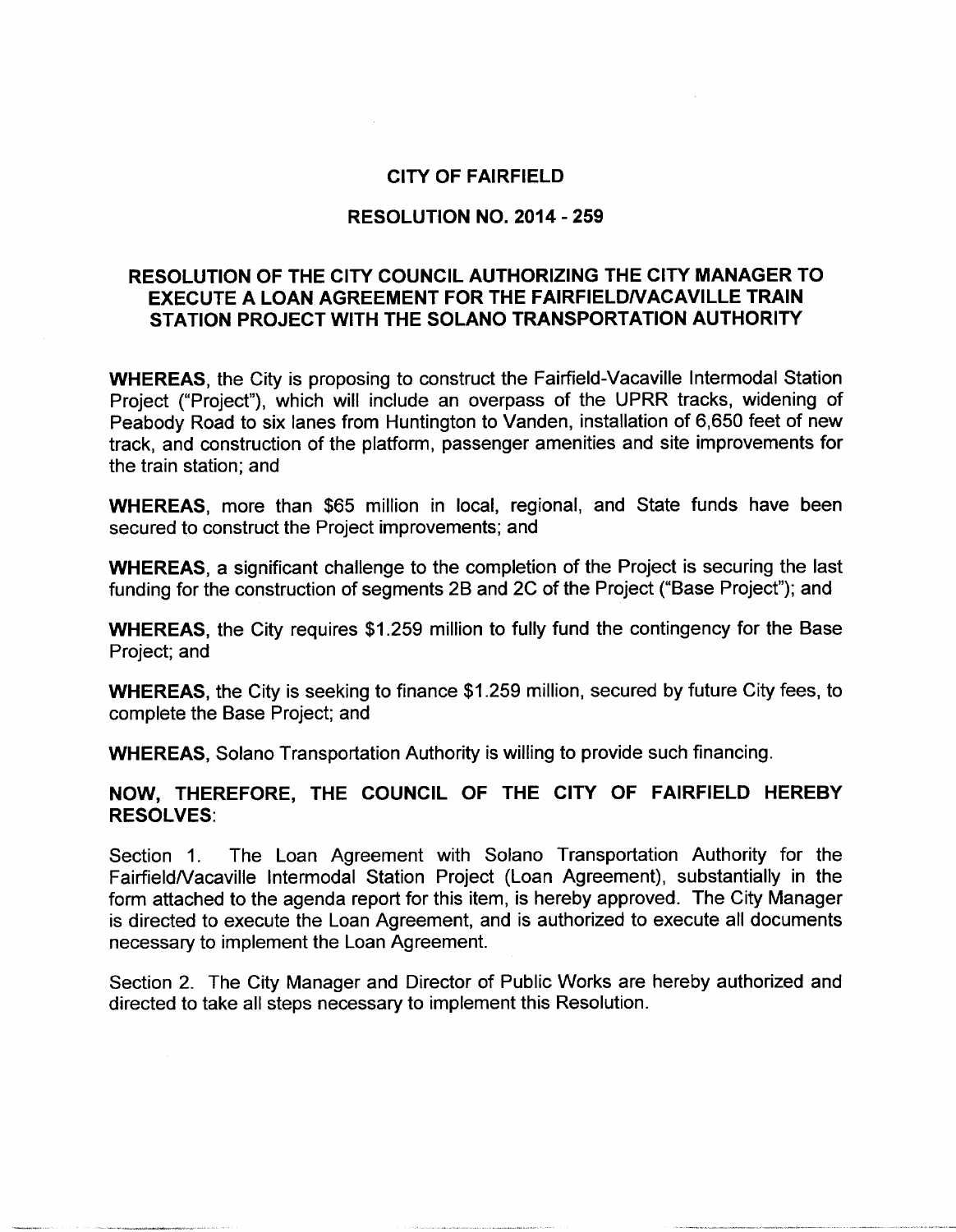Res No. 2014 - 259 Page 2

PASSED AND ADOPTED this 18<sup>th</sup> day of November 2014, by the following vote:

AYES: COUNCILMEMBERS: PriceNaccaro/Bertani/Moy/Mraz NONE NOES: COUNCILMEMBERS: \_  $Mraz$ NONE ABSENT: COUNCILMEMBERS: ABSTAIN: COUNCILMEMBERS:  $\frac{11}{100}$ <br>
NONE

MAYOR

TTE<br>P ATTEST en L. Rees CIT

pw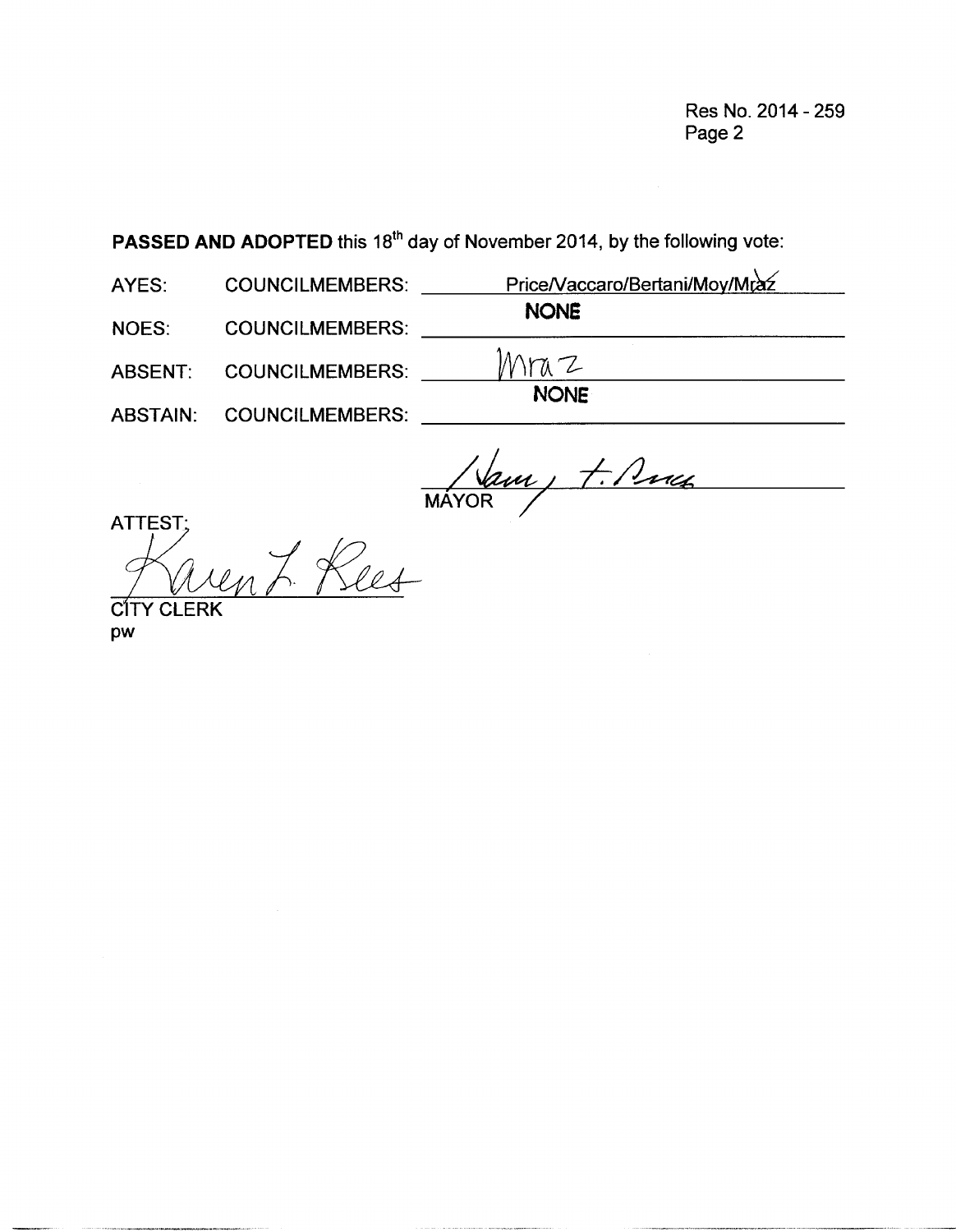#### Loan Agreement



#### Fairfield/Vacaville Intermodal Station Project

This Loan Agreement ("Agreement") is entered into this  $\mu$  th day of  $\partial$  *december*, <sup>2014</sup> by and between the City of Fairfield, <sup>a</sup> California municipal corporation, having an office at <sup>1000</sup> Webster Street, Fairfield, CA 94533, hereinafter referred to as "City" and Solano Transportation Authority, <sup>a</sup> California joint powers authority, having an office at One Harbor Center, Suite 130, Suisun City, CA 94585, hereinafter referred to as "STA." City and STA are sometimes individually referred to herein as a "Party" and collectively as "Parties."

In consideration of the mutual promises set forth in this Agreement, the Parties agree as follows:

#### **RECITALS**

- A. Fairfield, Vacaville and STA wish to cooperate on the proposed project to construct the new Fairfield Vacaville Train Station ("Station") and related infrastructure and rail improvements (collectively with the Station, the "Project") which will be located in Northeast Fairfield at the intersection of Vanden Road and Peabody Road next to the planned Jepson Parkway. This location will be convenient for train riders from Vacaville, Fairfield, and Travis Air Force Base.
- B. The City of Fairfield is the lead agency for delivery of the Project, but the City of Vacaville will share <sup>a</sup> local portion of the construction cost and operation costs when the Station goes into service in 2017.
- C. The Project includes <sup>a</sup> new <sup>800</sup> foot passenger platform between the main Union Pacific Railroad (UPRR) tracks with bus transfer facilities and parking located just north of the UPRR right of way. Several miles of track work are required, but <sup>a</sup> key benefit from the project will be the elimination of <sup>a</sup> busy at -grade crossing of the railroad. With <sup>a</sup> Middle School and High School both located south of the station site, many students now cross the tracks daily on the unimproved shoulder of busy Peabody Road to get to school. The at -grade crossing will be replaced by an overpass that will carry Peabody Road over the tracks and will also include an underpass to access the center platform and allow pedestrians and bicyclists another way to safely cross the railroad right of way.
- D. More than \$65 million in local, regional, and State funds have been secured to construct the Project improvements.
- E. A significant challenge to the completion of the Project is securing the last funding for the construction of segments 2B and 2C of the Station as shown in Exhibit A ("Base Project"). The cost of the Base Project is estimated to be \$53 million. This cost estimate excludes \$2.3 million of work along Vanden and the intersection of Peabody/Vanden that will be built by the Jepson Parkway Project. The Jepson Parkway Project is scheduled to begin construction within Fiscal Year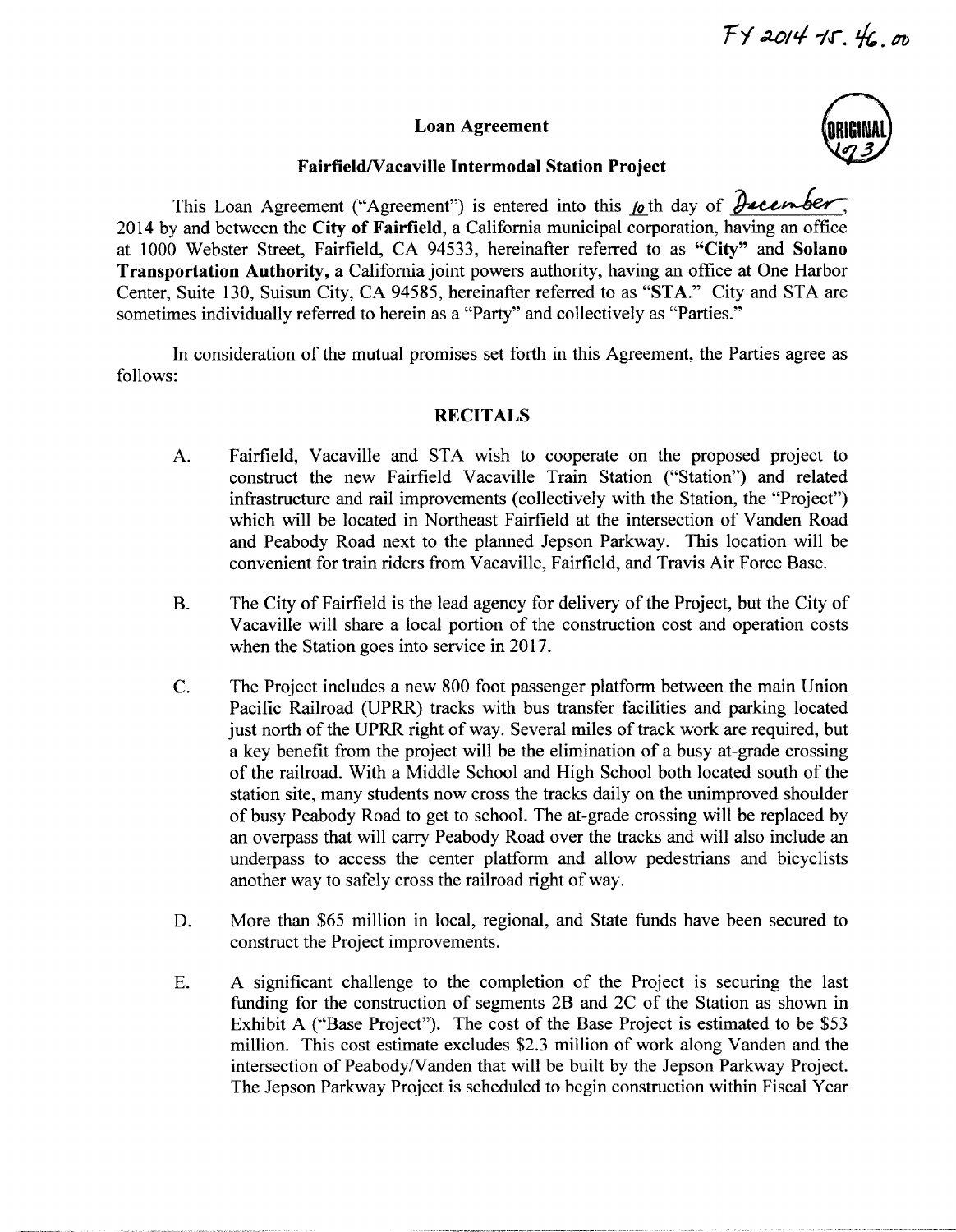FY) 2015 -16, funded with State Transportation Improvement Funds (STIP) that are currently programmed in FY 2015 -16.

- F. The Base Project financing plan includes <sup>a</sup> grant from Proposition 1B Trade Corridor Improvement Fund of \$11 million, which requires the project to have an awarded construction contract by the end of August 2015.
- G. There is currently <sup>a</sup> funding shortfall for the Base Project. City has identified 750,000 in City funds that it will contribute to the Base Project, leaving <sup>a</sup> funding shortfall of  $$1,259,653$ .
- H. City is seeking to finance \$1,259,653 secured by future City fees, to complete the Base Project. This Agreement is intended to provide for such financing.
- I. The City desires to construct <sup>a</sup> full amenity (including the building and solar panels) Station. To this end, the Parties agree to work towards the development of a funding plan by December <sup>2015</sup> to accomplish this objective which will include an estimated budget, potential funding sources, and <sup>a</sup> schedule for the construction of the building and solar panels.

## ARTICLE <sup>1</sup> DESIGN AND CONSTRUCTION OF THE PROJECT

A. City shall cause the Project to be designed and constructed in accordance with all applicable laws, and in accordance with plans and specifications approved by the City. STA shall have the right to review and comment on those elements of the Project concerning 1) transit connections, 2) bicycle and pedestrian connections; 3) passenger amenities; and 4) the maintenance and operations implementation plan, which comments shall be reasonably considered by City.

B. City shall be responsible for obtaining any and all entitlements for the Project, including but not limited to compliance with the California Environmental Quality Act  $(^{\circ}$ CEQA").

C. City shall provide monthly progress reports to STA, setting forth the progress of City and its contractors in the construction of the Project. The first progress report shall be due 30 days from the date of this Agreement.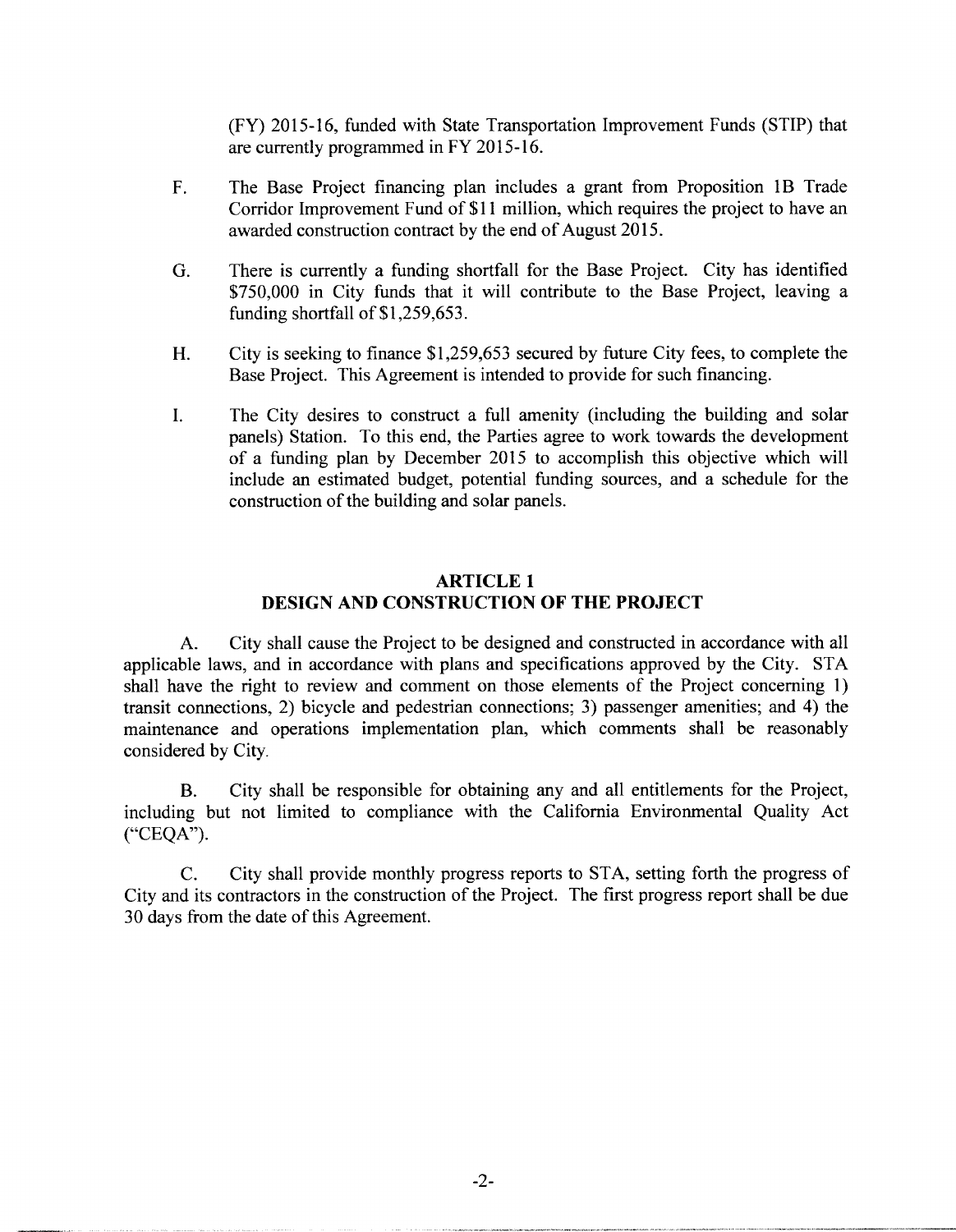### ARTICLE 2 SOURCES OF FUNDING

A. The Parties agree that City will contribute \$750,000 in City funds towards the Base Project, leaving a shortfall of \$1,259,653.

B. STA will dedicate to the Base Project \$1,259,653 of Proposition 1B transit capital that has been reserved for SolanoExpress bus replacement. City has submitted an allocation request for these funds and will claim these funds for use by the Base Project by February 2015.

C. The Parties agree that the improvements to Vanden Road, estimated at \$2.3 million, will be included in the Jepson Parkway Project. The Jepson Parkway is anticipated to start construction in FY 2015-16.

D. To the extent that City is unable to repay its share as set forth in Article <sup>3</sup> below, STA reserves the right to direct future discretionary regional funds ("Federal Surface Transportation Program Funds" or "STP") to satisfy the City's obligation.

## ARTICLE 3 CITY OBLIGATIONS

A. City shall repay a total of \$1,259,653 in City of Fairfield AB 1600 Traffic Impact and/or North East Impact Fees (the "TIF Funds") to STA for use of the purchase of SolanoExpress buses.

B. Payment of the TIF Funds to STA shall be made in accordance with the following:

> 1) City shall make annual payments to STA as outlined herein. Payments shall be made no later than September <sup>15</sup> and shall cover the prior City fiscal year, which runs from July <sup>1</sup> to June 30. The first payment of Fairfield TIF shall be made by September 15, 2015.

> 2) Payment shall be calculated initially in four installments over four years. Therefore, the initial estimate is that each payment shall be in the amount 2) Payment shall be calculary vears. Therefore, the initial estimate is of \$314,913.25 (\$1,259,653/4).

> 3) If City is unable to make <sup>a</sup> payment or any portion thereof in any fiscal year, the unpaid balance shall roll over to the subsequent year.

> 4) City shall create <sup>a</sup> reserve to set aside Fairfield TIF for this 4) City shall create a reserve to set aside Fairfield TIF for this repayment obligation equal to one year's worth of payments as outlined in B.2 above.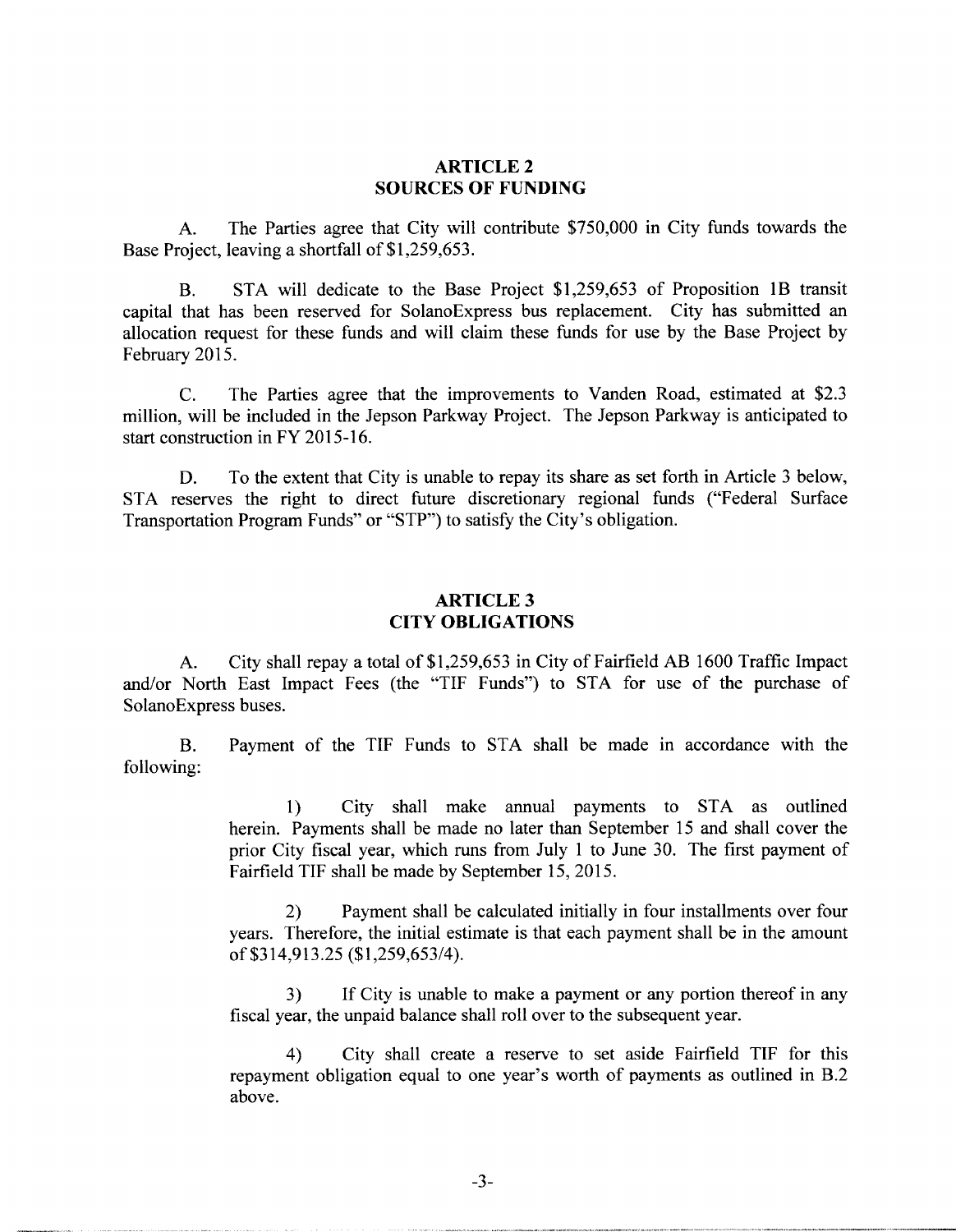C. Payments by the City pursuant to this Agreement shall be limited exclusively to C. Payments by the City pursuant to this Agreement shall be limited exclusively to<br>the City's AB1600 TIF and Northeast TIF Funds and shall not become an obligation of the General Fund or any other City fund. To the extent that City is unable to repay its share as set forth in this Article 3, STA reserves the right to direct future discretionary regional STP funds ("Federal Surface Transportation Program Funds" or "STP") to satisfy the City's obligation.

D. City agrees to submit the necessary documentation to support the claim for the TDA funding and will comply with all applicable federal and state laws and regulations regarding documentation and invoicing to demonstrate eligibility of reimbursement utilizing TDA funds.

#### ARTICLE 4 STA OBLIGATIONS

A. STA shall take all actions reasonably necessary to cause the  $$1,259,653$  to be allocated to City for the Base Project.

B. STA shall make the repayment funds of \$1,259,653 available for SolanoExpress bus replacement starting in FY 2018 -19. STA agrees the \$2.3 million of scope transferred to the Jepson Parkway Project will be funded through the STIP funds that are considered <sup>a</sup> regional contribution for this project.

### ARTICLE 5 INDEMNITY

To the fullest extent permitted by law, STA and City agree to save, indemnify, defend, and hold harmless each other (and their respective Council members, Board members, officers, officials, employees, and agents) from any and all liability, claims, suits, actions, arbitration proceedings, administrative proceedings, and regulatory proceedings, losses, expenses, or any injury or damage of any kind whatsoever, whether actual, alleged or threatened, attorney fees, court costs, and any other costs of any nature without restriction incurred in relation to, as <sup>a</sup> consequence of, or arising out of, the performance of this Agreement, and attributable to the fault of the other. Following <sup>a</sup> determination of the percentage of fault and or liability by agreement between the Parties or <sup>a</sup> court of competent jurisdiction, the Party responsible for liability to the other will indemnify the other Party to this Agreement for the percentage of liability determined.

## ARTICLE 6 COMPLIANCE WITH APPLICABLE PROVISIONS OF LAW

The Parties agree to comply with applicable provisions of California state law, federal law and of any applicable local ordinance, which shall be considered <sup>a</sup> part of this Agreement as though full set forth.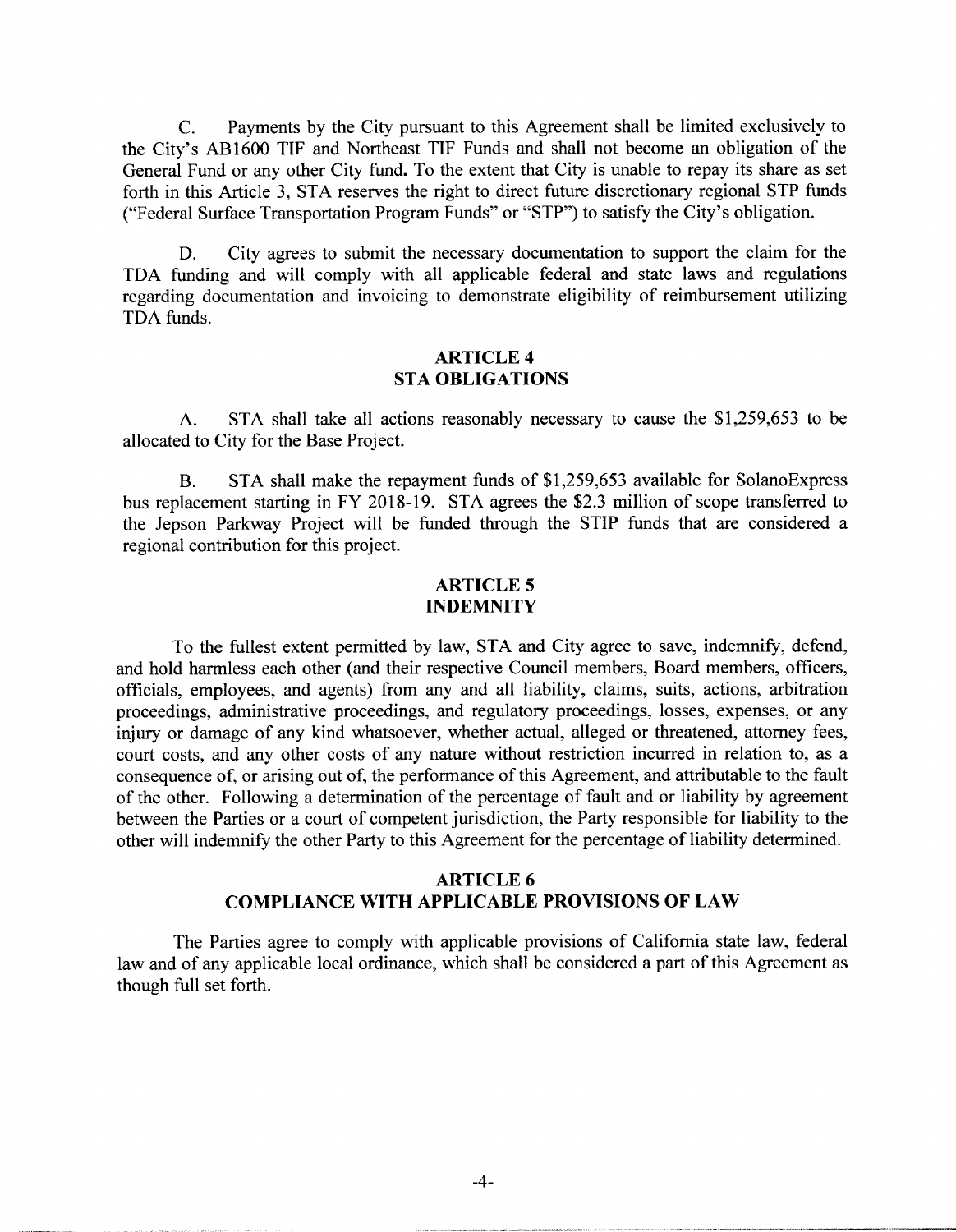### ARTICLE 7 GOVERNING LAW

This Agreement is entered into in, and shall be governed under the laws of, the State of California.

## ARTICLE 8 **NOTICES**

Notices permitted or required under this Agreement shall be given to the respective parties at the following address, or at such other address as the respective parties may provide in writing for this purpose:

- STA: Daryl K. Halls, Executive Director Solano Transportation Authority One Harbor Center, Suite 130 Suisun City, CA 94585 Attn: Janet Adams, Director of Projects
- City: David White, City Manager City of Fairfield 1000 Webster Street Fairfield, CA 94533 Attn: George Hicks, Director of Public Works

Any notice or demand which may or must be given or made by either Party, under the terms of this Agreement or any statute or ordinance, shall be in writing; and shall be deemed received on: (a) the day of delivery if delivered by hand (including overnight courier service)<br>during receiving Party's regular business hours or by facsimile before or during receiving Party's<br>during receiving Party's re during receiving Party's regular business hours or by facsimile before or during receiving Party's regular business hours; or (b) on the second business day following deposit in the United States mail, postage prepaid, to the addresses set forth above, or to such other addresses as the Parties may, from time to time, designate in writing pursuant to the provisions of this Article, provided the sender obtains and retains records of such postings.

### ARTICLE 9 GENERAL PROVISIONS

A. Cooperation; Further Acts

The Parties shall fully cooperate with one another, and shall take any additional acts or sign any additional documents as may be necessary, appropriate or convenient to attain the purposes of this Agreement.

B. Successors and Assigns

This Agreement shall be binding on the successors and assigns of the parties. Neither Party shall assign, hypothecate, or transfer, either directly or by operation of law, this Agreement or any interest herein without the prior written consent of the other Party. Any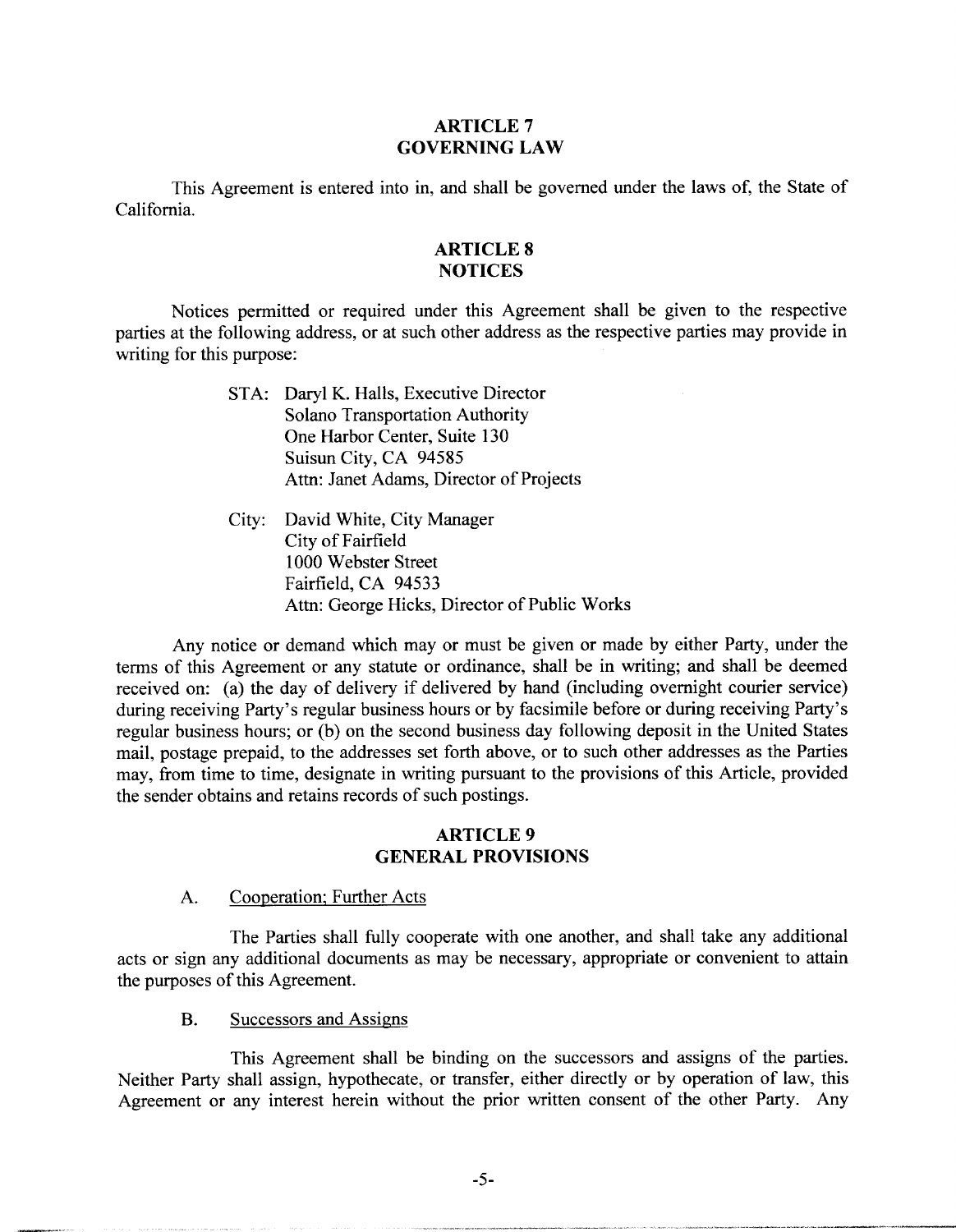attempt to do so shall be null and void, and any assignees, hypothecates or transferees shall acquire no right or interest by reason of such attempted assignment, hypothecation or transfer.

## C. Construction; References; Captions

Since the Parties or their agents have participated fully in the preparation of this Agreement, the language of this Agreement shall be construed simply, according to its fair meaning, and not strictly for or against any Party. Any term referencing time, days or period for performance shall be deemed calendar days and not workdays. All references to STA or City include all officers, officials, personnel, employees, and agents of that Party, except as otherwise specified in this Agreement. The captions of the various sections and paragraphs are for convenience and ease of reference only, and do not define, limit, augment, or describe the scope, content, or intent of this Agreement.

# D. Amendment; Modification

No supplement, modification, or amendment of this Agreement shall be binding unless executed in writing and signed by both Parties.

## E. Waiver

No waiver of any default shall constitute <sup>a</sup> waiver of any other default or breach, whether of the same or other covenant or condition. No waiver, benefit, privilege, or service voluntarily given or performed by <sup>a</sup> Party shall give the other Party any contractual rights by custom, estoppel, or otherwise. The failure of either Party to enforce one or more of the terms or conditions of this Agreement or to exercise any of its rights or privileges, or the waiver by either Party of any breach of such terms or conditions, shall not be construed as thereafter waiving any such terms, conditions, rights, or privileges, and the same shall continue and remain in force and effect as if no waiver had occurred.

# F. No Third Party Beneficiaries

There are no intended third party beneficiaries of any right or obligation assumed by the Parties.

# G. Invalidity; Severability

If any portion of this Agreement is declared as invalid, illegal, or otherwise unenforceable by <sup>a</sup> court of competent jurisdiction, the remaining provisions shall continue in full force and effect.

## H. Authority to Enter Agreement

Each Party has all requisite power and City to conduct its business and to execute, deliver, and perform the Agreement. Each Party warrants that the individuals who have signed this Agreement have the legal power, right, and Authority to make this Agreement and bind each respective Party.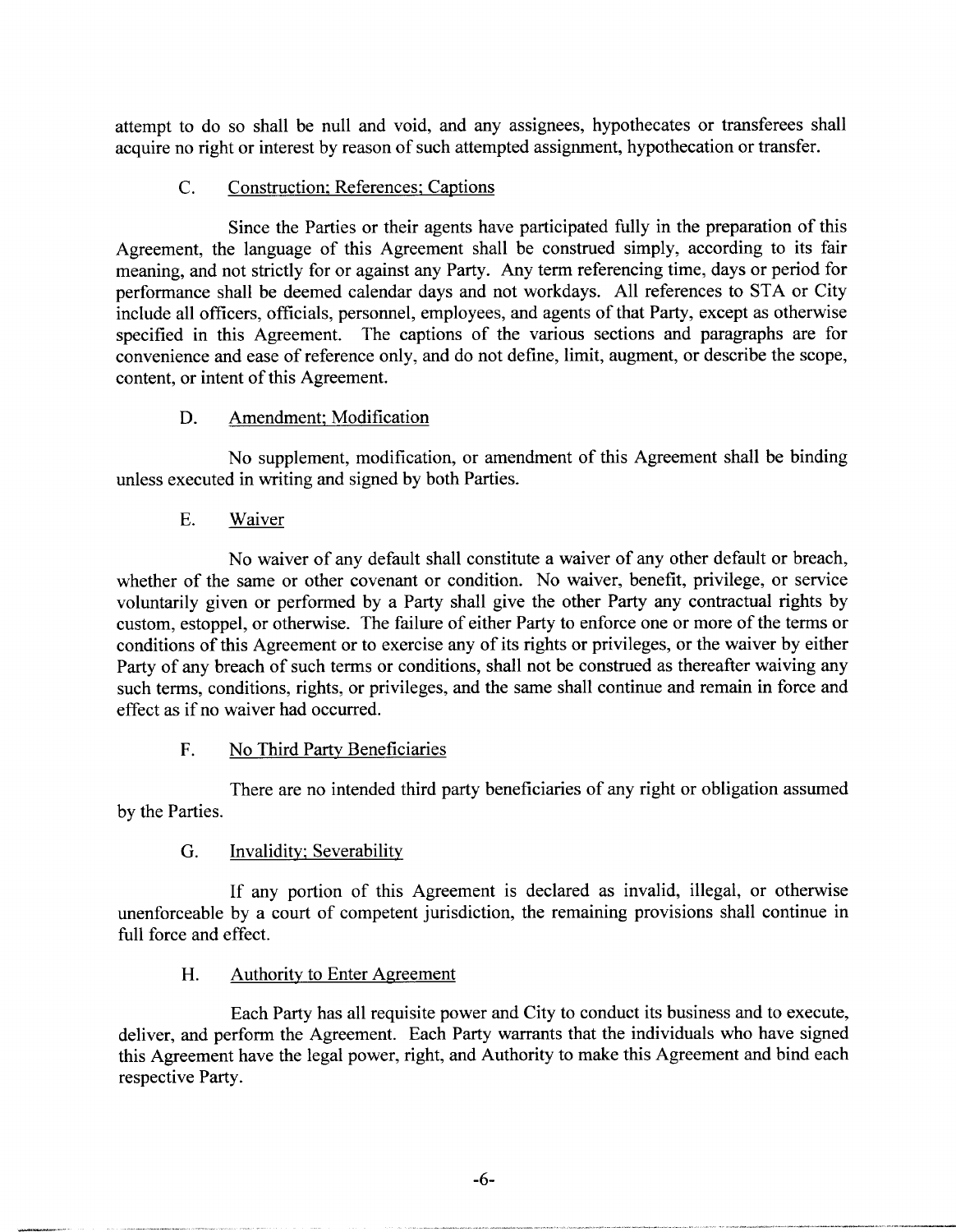I. Counterparts

This Agreement may be signed in counterparts, each of which shall constitute an original.

J. Entire Agreement

This Agreement contains the entire Agreement of the parties with respect to the subject matter hereof, and supersedes all prior negotiations, understandings or Agreements.

IN WITNESS WHEREOF, the Parties have executed this Agreement as of the date first written above.

City of Fairfield Solano Transportation Authority

B B  $y:$  You vue David A. White 40th By: By: David A. White 40th Daryl Halls<br>City Manager Executive Director

falb

**Executive Director** 

Approved as to Form: Approved as to Form: Richards, Watson & Gershon

Richards, Watson & Gershon<br>By: 31kg<br>By: 31kg<br>By: 31kg<br>Bernadette Curr

Gregory W. Stepanicich Bernadette Curry<br>City Attorney STA Legal Couns

STA Legal Counsel